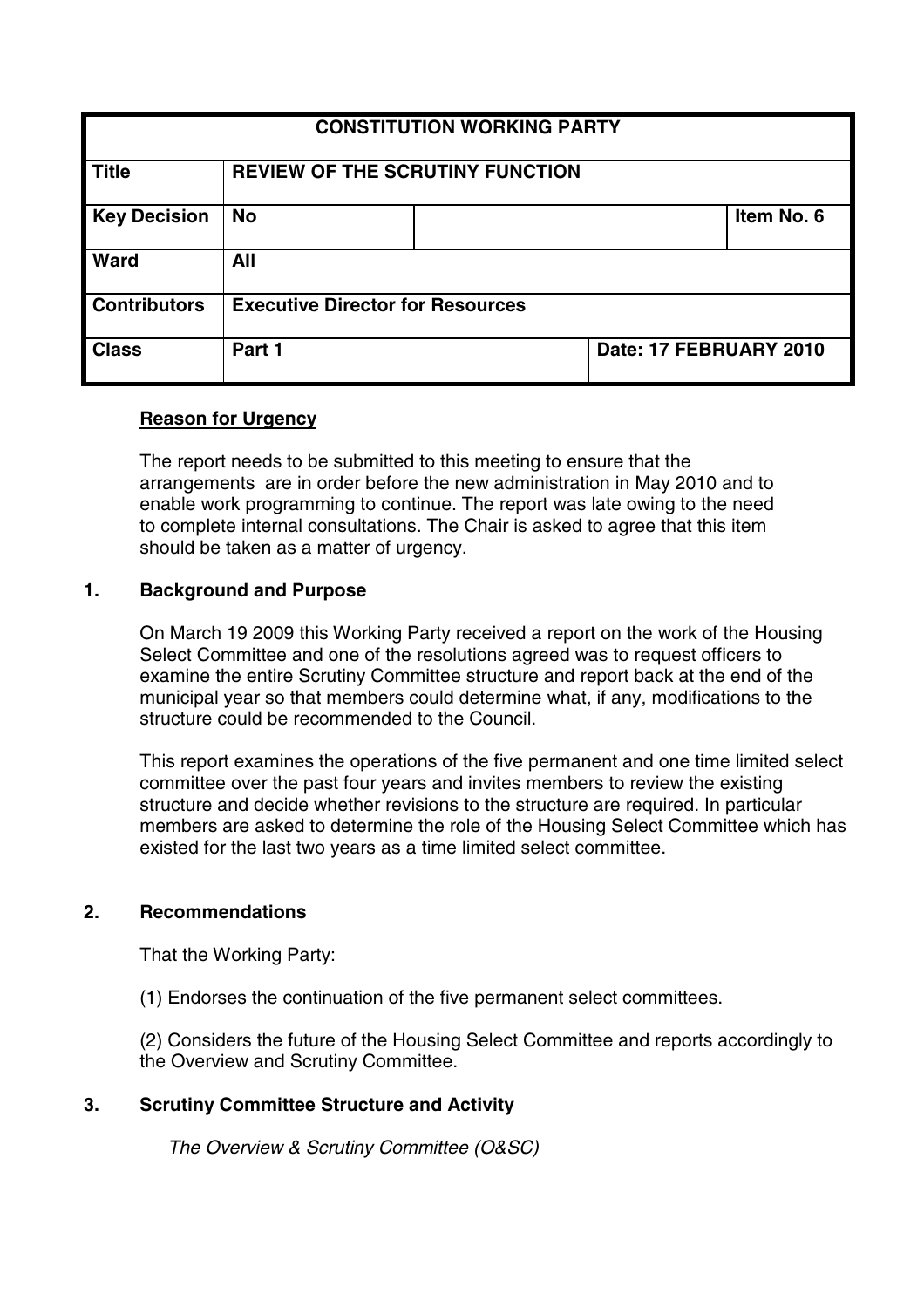- 3.1 The O&SC is currently made up of the 47 Councillors not in the Cabinet. It is constitutionally bound to meet at least once a year to appoint its subcommittees. Other than the "Business Panels", these sub-committees are known as Select Committees. Every member of the O&SC must serve on at least one of its sub-committees. In addition O&SC can set up at least 2 additional select committees annually to cover specific points of inquiry.
- 3.2 The O&SC has the scope for providing both the overview of all the work carried out across the scrutiny function and the potential for playing a role in the strategic development of the function.
- 3.3 The O&SC function has developed its activities over the last four years to include an annual scrutiny & review of the Mayor and his Cabinet members work. This has begun in the last year to be extended to cover the Chief Executive and Executive Directors too.

## The Business Panel and Education Business Panel

- 3.4 Membership of the Business Panel is reserved to: the chair and vice-chair of the O≻ the chair of each respective select committee; and 3 or the smallest number higher of Councillors required to ensure the political composition of the Council is reflected. The Business Panel regularly meets to review the key decisions of the political executive except on those key decisions relating wholly or partly to any education functions. The review of executive decisions in relation to education are the responsibility of the Education Business Panel. The Education Business Panel differs from the Business Panel insofar as it also comprises two Diocesan representatives and three parent governors. The respective Panels fulfil duties of O&SC in relation to responsibilities for call-in.
- 3.5 The Business Panel also has a key role in relation to the co-ordination and approval of the work programme of the respective select committees established by the O&SC. The Panel also plays an important role in the allocation of matters to be addressed which may fall between two or more select committees for consideration. Comments and recommendations may also be made to the executive in relation to the contents or proposed contents of those documents which make up the Council's policy framework.
- 3.6 When the respective Business Panels meet to consider the decisions of the executive they may:
	- take no action, in which case the decision becomes effective on the conclusion of the Business Panel at which the matter was considered; or
	- refer the matter back to the decision maker for reconsideration; or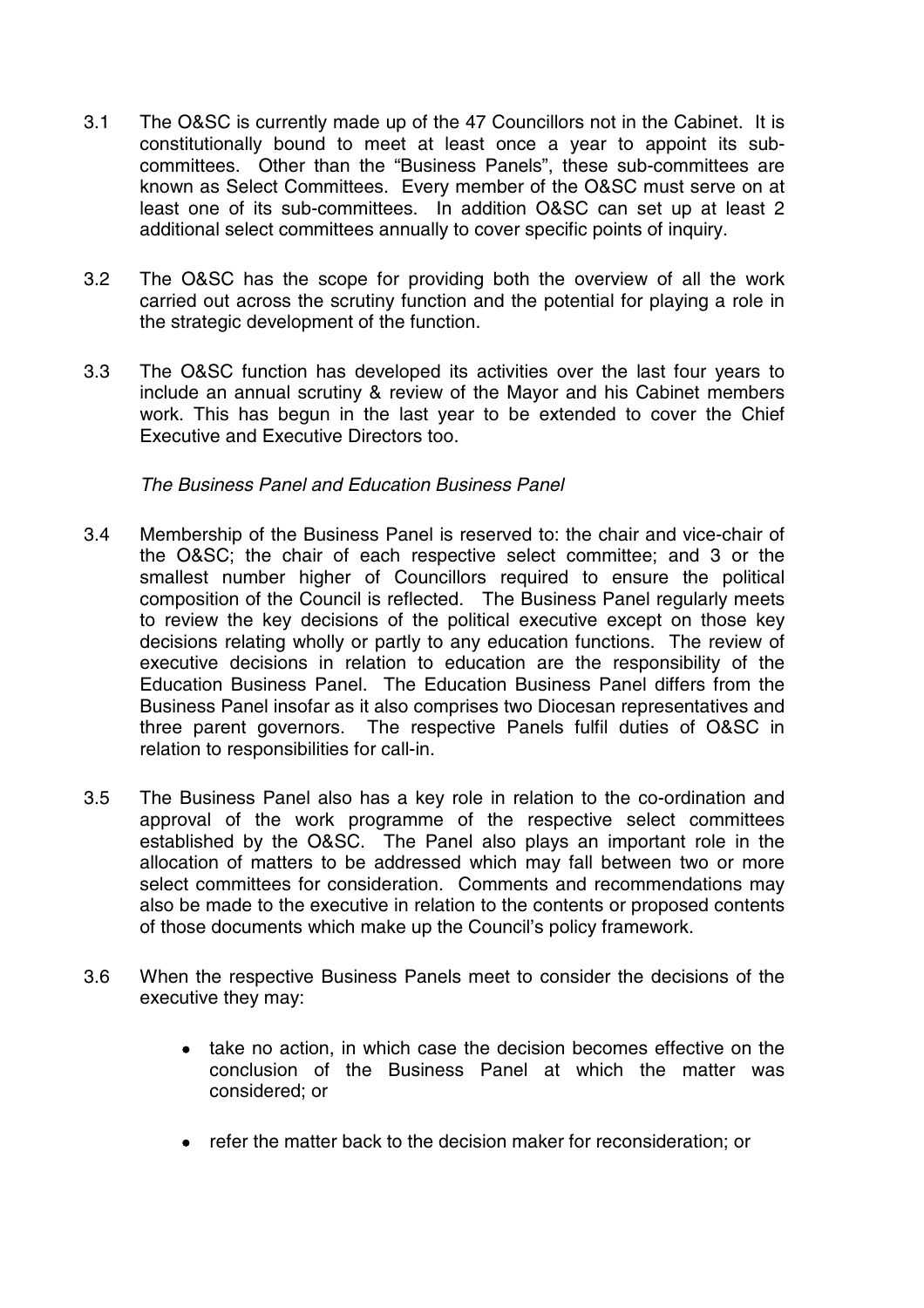- refer the matter to full Council, if it appears that the decision which the executive has taken is contrary to the policy framework, or contrary to or not wholly consistent with the budget.
- 3.7 "Call-in" is the formal procedure of referring the matter back to the decision maker to reconsider their decision. Over the past four years this has been exercised by the Business Panel on just 5 occasions. Call-in was exercised twice in 2006/07. The first call-in was in July 2006 on the former Utilities Dairies Site. The second call-in was also in July 2006 and related to the Review of Alternative Sites for Secondary Schools. The respective matters were reconsidered by the Mayor and his decision was to rescind his initial decision on the Utilities Dairies Site and to uphold his decision on the Review of Alternative Sites for Secondary Schools while promising to brief leaders of all parties at relevant stages on the appointment of the independent consultant.
- 3.8 Call-in was exercised once in 2007/08. This related to the decision on the New School Approval Process. The Education Business Panel were concerned that the financial implications contained in the officer report were incorrect and asked that the Mayor consider revised financial implications.
- 3.9 Call-in was exercised twice in 2008/09. The first related to the decision to the Transfer of Building Services to Lewisham Homes. The Business Panel were concerned about the weighting attributed to the options outlined in the officer report and the concerns expressed by the Unions. The second call-in related to the decision to Dispose of the Rotary Day Centre, Addington Grove, SE26. However, on reconsideration of the second matter the Mayor rescinded his decision in respect of the disposal and requested that officers consult with the community and report back on possible options for the future use of Rotary Day Centre.
- 3.10 Business Panel and the call-in function are just one aspect of Overview & Scrutiny holding the political executive to account. Policy proposals and organisational performance are to be reviewed at the respective select committees established by O&SC. Senior officers are available to support the Business Panel and select committees providing reports and responses on policy and organisational performance. The Mayor or members of his Cabinet are occasionally invited to attend such select committees on specific items or more routinely in some cases to provide regular updates on progress on matters relating to the select committee's interests.
- 3.11 Several Select Committees have supported the functions of overview & scrutiny across the Council's business including the management of important statutory powers in relation to health scrutiny and latterly scrutiny powers relating to crime reduction. Though initially established as body of five select committees for the 2006-2010 administration time limited committees have been established to cover specific issues related to Housing. The functions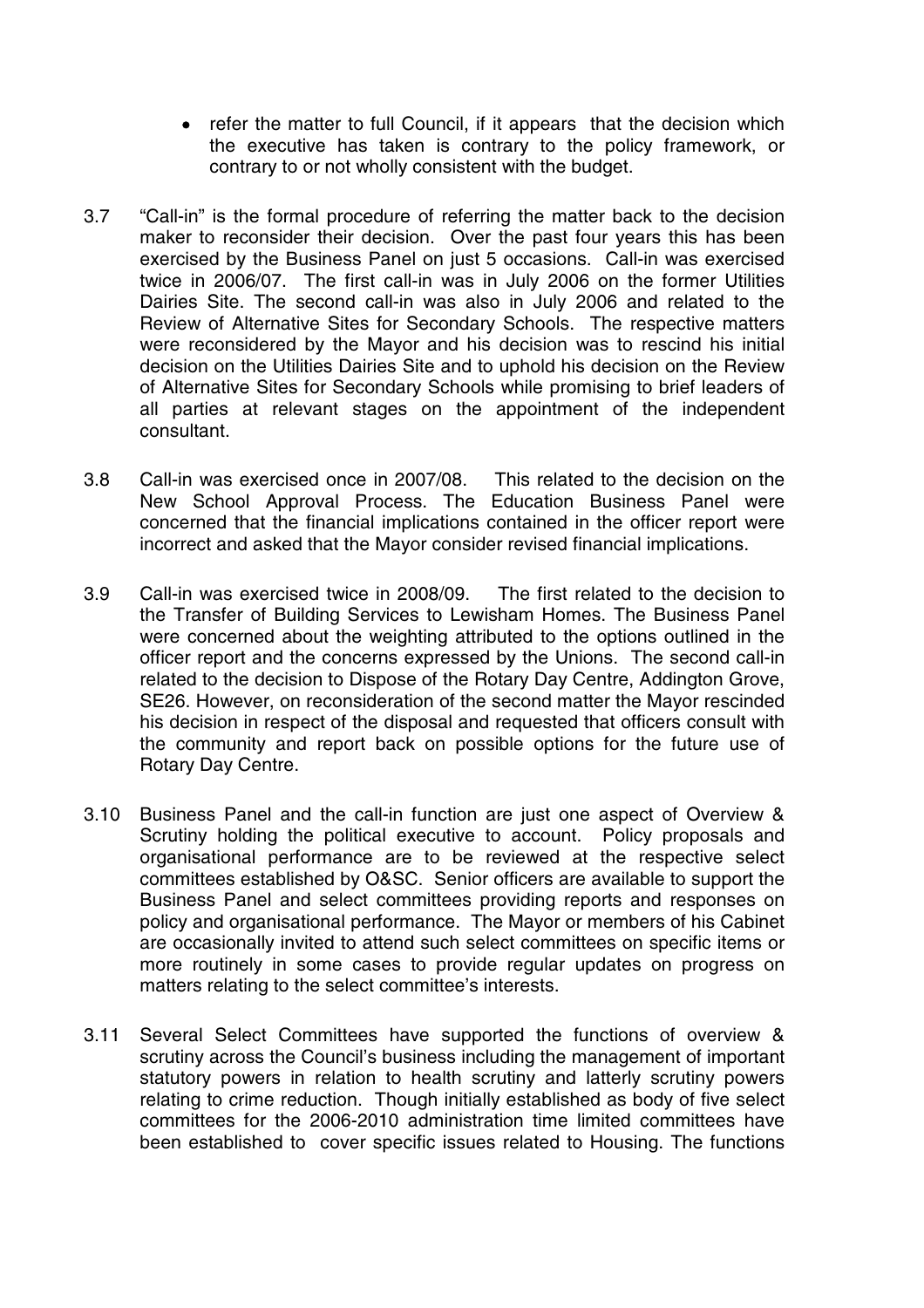and a selection of activities for which the respective committees have been responsible are outlined below:

- 3.12 Healthier communities select committee. This select committee was established to fulfil O&SC functions in relation to both adults services and the provision of service and performance of health bodies. The select committee has statutory powers in relation to the scrutiny of health care services locally under the Health and Social Care Act 2001.
- 3.13 Business covered by the Healthier Communities Select Committee has included in-depth investigations into the health inequalities experienced by both men and women in Lewisham and identification of actions that might be taken to reduce these inequalities; responding to statutory NHS Consultations on the reconfiguration of Community Opportunites Services in Lewisham, the development of GP led Healthcare centres and the wide ranging proposals contained in the proposed reconfiguration of children, maternity and acute hospital services in the A Picture of Health proposals for Outer South East London.
- 3.14 Children and young people select committee. This select committee was established to fulfil all OSC functions as they relate to social care of children and young people up to the age of 19 years. The select committee has focused on Tackling childhood obesity; Improving educational attainment, Early years and the foundation stage; Provision for children with Special Educational Needs and Safeguarding, information sharing and child protection.
- 3.15 Sustainable development select committee. This select committee is responsible for examining issues in relation to the protection of the environment; economic development, business support, employment and training; the formulation of Council's planning policies and local plans (but excluding planning control and building control functions); highways, parking, traffic and transport; urban regeneration; public health and the environment (including waste disposal, street cleaning); consumer protection; cemeteries and crematoria.
- 3.16 The select committee has covered a wide range of strategic and operational interests in relation to its responsibilities. It routinely considers exception reports on priority areas such as waste collection and recycling and has undertaken f in-depth investigations into Empty Properties; Home Insulation; Climate Change; Alternatives to Individual Car Use; and Sustainability and the Building Schools for the Future Programme.
- 3.17 Public Accounts Committee (PAC). This select committee's responsibility is to provide comment and recommendations to the political executive in respect of the actual and proposed Council budget and to hold the executive to account in relation to its performance in respect of all budgetary matters. The committee also has an important role in the evaluation and recommending of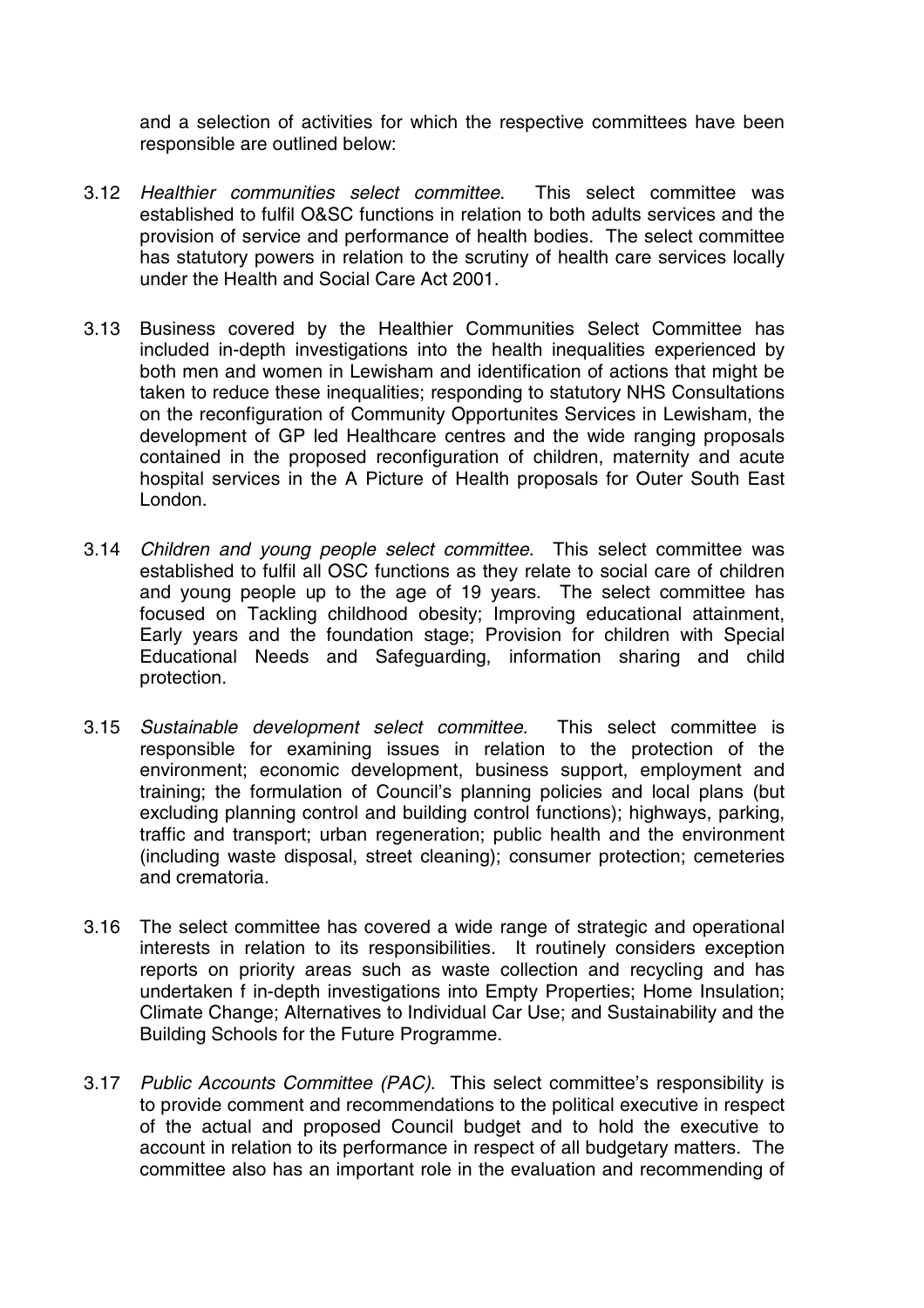the best financial management and procurement practice across the authority. The committee is to monitor and review the Council's audit plan and receive reports on those audits and reviews conducted by the Council's internal and external auditors and/or inspectorates.

- 3.18 PAC has routinely scrutinised the Council's Statement of Accounts; Management, Capital and Revenue Budget Monitoring; The Budget Strategy, Savings and Growth proposals; the Council's Management Report and the Annual Complaints Report. The detailed reviews undertaken by PAC have included A Review of the Community Services Directorate; Accountability and Value for Money delivered by Strategic Partnerships; Voluntary Sector Grant Funding; the Council's Obligation to Leaseholders and the School's Forum and the Dedicated Schools Grant.
- 3.19 Safer, stronger select Committee The select committee has responsibility for fulfilling all overview & scrutiny functions in relation to the discharge by responsible and other partner authorities of their crime and disorder functions contained in the Police & Justice Act 2006. The select committee also reviews & monitors the council's work with the voluntary & community sector, council performance in relation to social inclusion and equalities and making proposals for the further development of the council's work in these respective areas of business.
- 3.20 The select committee's work has included a review of Voter Turnout in Lewisham; Neighbourhood Wardens; Safer Neighbourhood Teams; Preventative measures being taken in relation to youth crime; the Council's Grant funding programme. Work on the Council's policy initiatives has included work on the Comprehensive Equalities Scheme and the council's statutory schemes covering Race, Gender and Disability.
- 3.21 In 2006 a time limited sub-committee was formed to consider specific issues related to Housing. The committee reported its findings in September 2007 and recommended that the O&SC consider how additional scrutiny of specific issues related to housing be undertaken.
- 3.22 A further commitment was made to a time limited Housing sub-committee in March 2008 with a remit to consider issues related to housing. In March 2009 a time limited Housing sub-committee was established, with an increased focus on implementation of the Decent Homes Standard.

### **4. Scrutiny Committee Membership**

4.1 The current memberships of Scrutiny Committees are as follows:

**Children & Young People Select Committee** (Labour 5, Liberal Democrat 3, Green 1, Socialist Party 1)

Councillor Julia Fletcher, Councillor Pete Pattisson,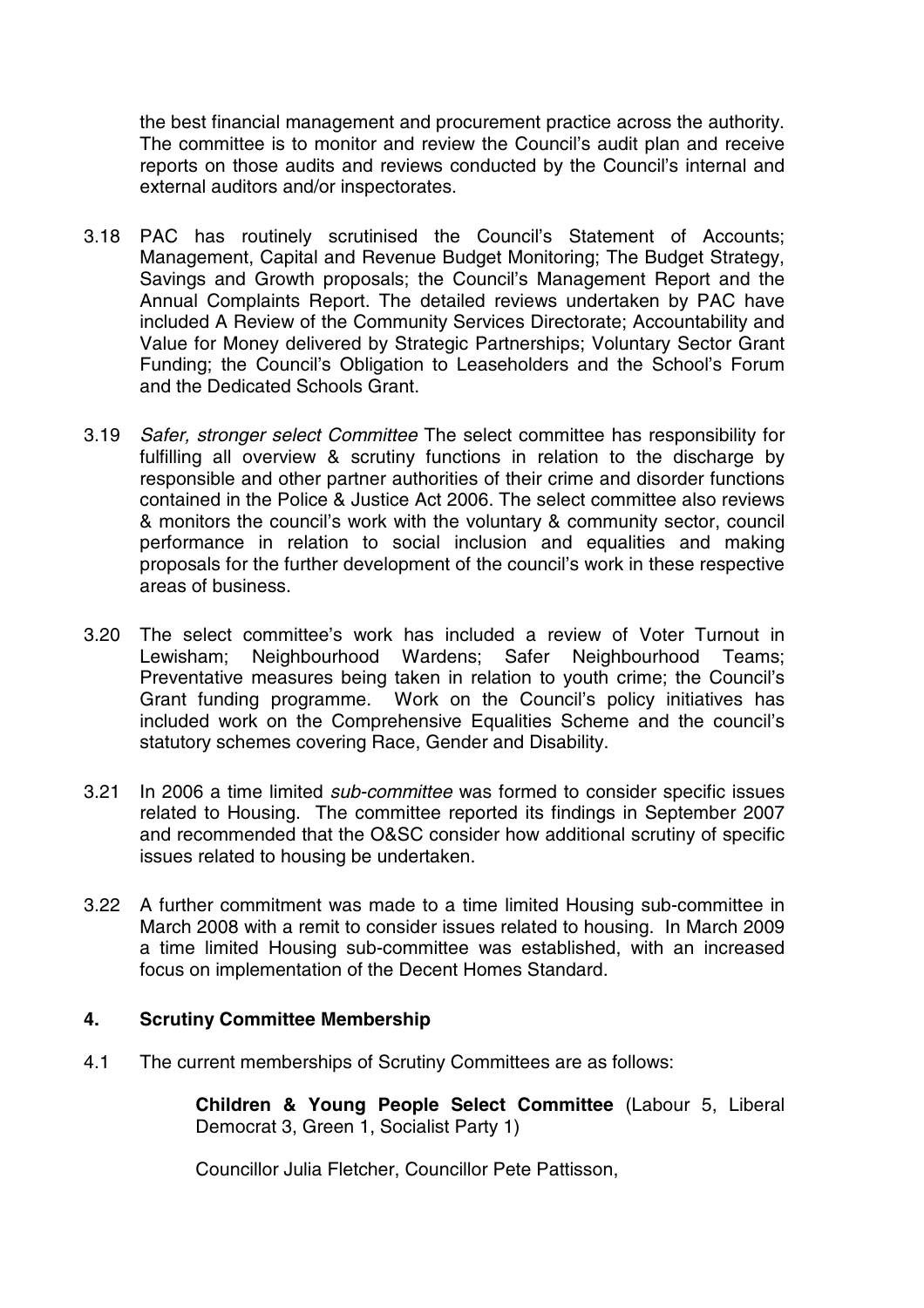Councillor Jenni Clutten, Councillor Ami Ibitson, Councillor John Paschoud, Councillor Marion Nisbet, Councillor Jackie Addison, Councillor Stephen Padmore, Councillor Romayne Phoenix, Councillor Ian Page.

**Healthier Communities Select Committee** (Labour 5, Liberal Democrat 3, Green 1, Socialist Party 1)

Councillor Chris Maines, Councillor Andrew Milton Councillor Jenni Clutten, Councillor Sylvia Scott, Councillor Alan Hall Councillor Edward Mark, Councillor Ami Ibitson, Councillor Jarman Parmar, Councillor Romayne Phoenix, Councillor Chris Flood.

**Housing Select Committee** (Labour 5, Liberal Democrat 3, Green 1, Socialist Party 1)

Councillor Brian Robson, Councillor David Edgerton, Councillor Ami Ibitson, Councillor Eva Stamirowski, Councillor Alan Hall, Councillor Sylvia Scott, Councillor Sam Owolabi-Oluyole, Councillor Darren Johnson, Councillor Ian Page and one vacancy (Liberal Democrat).

**Public Accounts Select Committee** (Labour 5, Liberal Democrat 3, Green 1, Conservative 1)

Councillor Alex Feakes, Councillor Chris Maines, Councillor Sven Griesenbeck , Councillor Stephen Padmore, Councillor John Muldoon Councillor Paul Maslin, Councillor Madeliene Long, Councillor Alan Hall Councillor David Britton, Councillor Ute Michel.

**Safer & Stronger Communities Select Committee** (Labour 5, Liberal Democrat 3, Green 1, Conservative 1)

Councillor Duwayne Brooks, Councillor Godfried Gyechie, Councillor Dan Houghton, Councillor Jarman Parmar, Councillor Madeliene Long, Councillor Jackie Addison, Councillor Eva Stamirowski, Councillor Alan Till, Councillor Hilary Downes, Councillor Dean Walton.

**Sustainable Development Select Committee** (Labour 5, Liberal Democrat 3, Green 1, Conservative 1)

Councillor Brian Robson, Councillor Philip Peake, Councillor Mark Bennett, Councillor Robin Cross, Councillor Alan Till, Councillor Sam Owolabi-Oluyole, Councillor John Paschoud, Councillor Alan Smith Councillor Sue Luxton, Councillor Hilary Downes.

**Overview and Scrutiny Business Panel** (Labour 5, Liberal Democrat 3, Green 1, Conservative 1)

Councillor John Russell, Councillor Alex Feakes.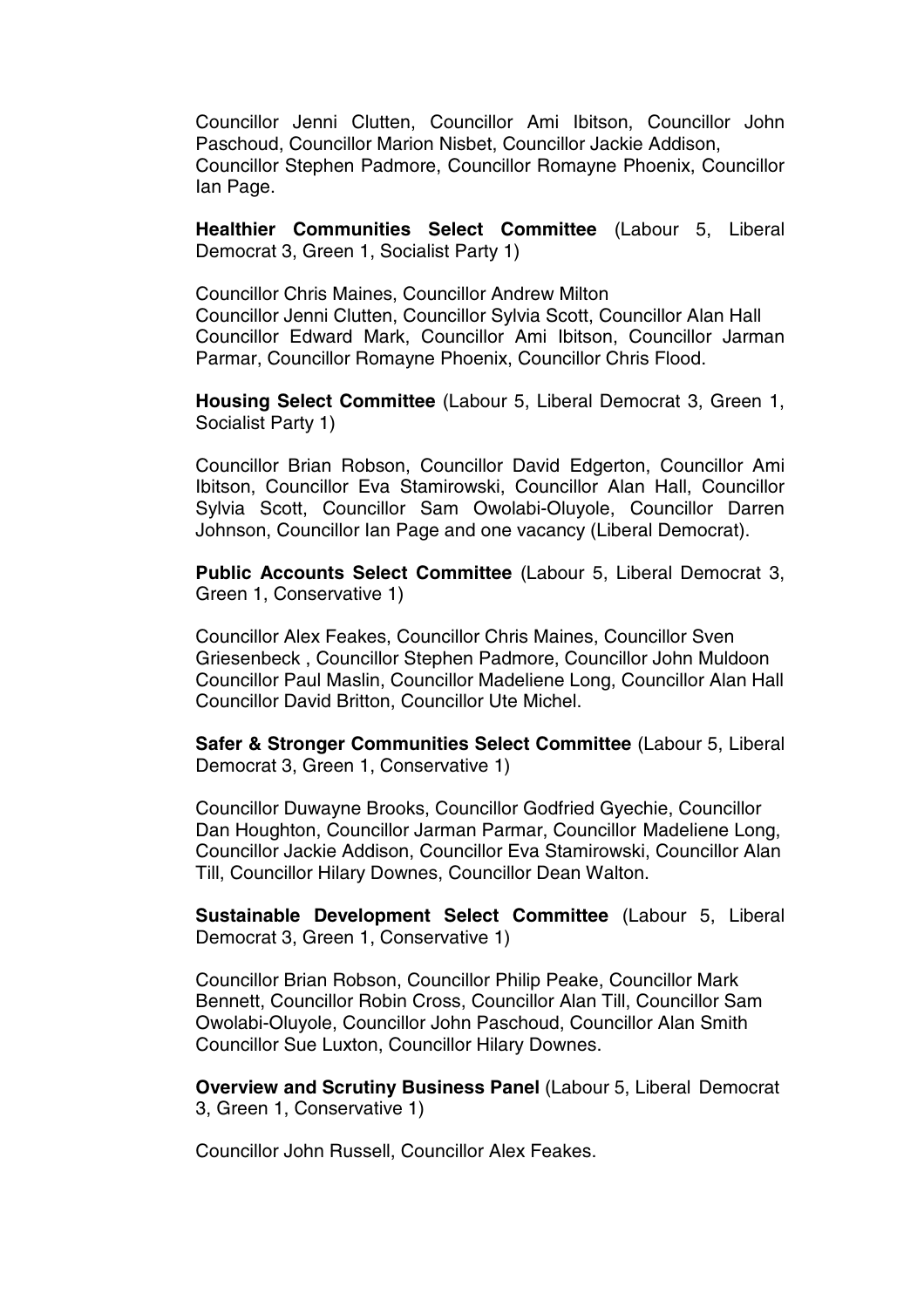Councillor Julia Fletcher, Councillor Sylvia Scott, Councillor Sue Luxton Councillor Alan Hall, Councillor Ami Ibitson, Councillor Jarman Parmar Councillor Ron Stockbridge, Councillor David Britton.

**Overview & Scrutiny (Education) Business Panel** (Labour 5, Liberal Democrat 3, Green 1, Conservative 1)

Councillor John Russell, Councillor Alex Feakes. Councillor Julia Fletcher, Councillor Sylvia Scott, Councillor Sue Luxton Councillor Alan Hall, Councillor Ami Ibitson, Councillor Jarman Parmar Councillor Ron Stockbridge, Councillor David Britton.

### **5. Chairs and Vice Chairs of Select Committees**

5.1 The following proportional allocation was used in the determination for both Chairs and Vice-Chairs of Select Committees:

| <u>Lab.</u> | Lib. Dem. | Green | Cons. | <u>Soc.</u> |
|-------------|-----------|-------|-------|-------------|
|             |           |       | -     |             |

5.2 The current Chairs and Vice-Chairs are as follows:

## **Children & Young People Select Committee**

| Chair | Councillor Julia Fletcher (Liberal Democrat) |
|-------|----------------------------------------------|
|       | Vice-Chair Councillor John Paschoud (Labour) |

## **Healthier Communities Select Committee**

| Chair | Councillor Sylvia Scott (Labour)                      |
|-------|-------------------------------------------------------|
|       | Vice-Chair Councillor Chris Maines (Liberal Democrat) |

### **Housing Select Committee**

| Chair      | Councillor Ami Ibitson (Labour) |  |
|------------|---------------------------------|--|
| Vice-Chair | Councillor Alan Hall (Labour)   |  |

### **Public Accounts Select Committee**

| Chair      | Councillor Alex Feakes (Liberal Democrat) |
|------------|-------------------------------------------|
| Vice-Chair | Councillor Stephen Padmore (Labour)       |

### **Safer & Stronger Communities Select Committee**

| Chair | Councillor Jarman Parmar (Labour)         |
|-------|-------------------------------------------|
|       | Vice-Chair Councillor Dean Walton (Green) |

### **Sustainable Development Select Committee**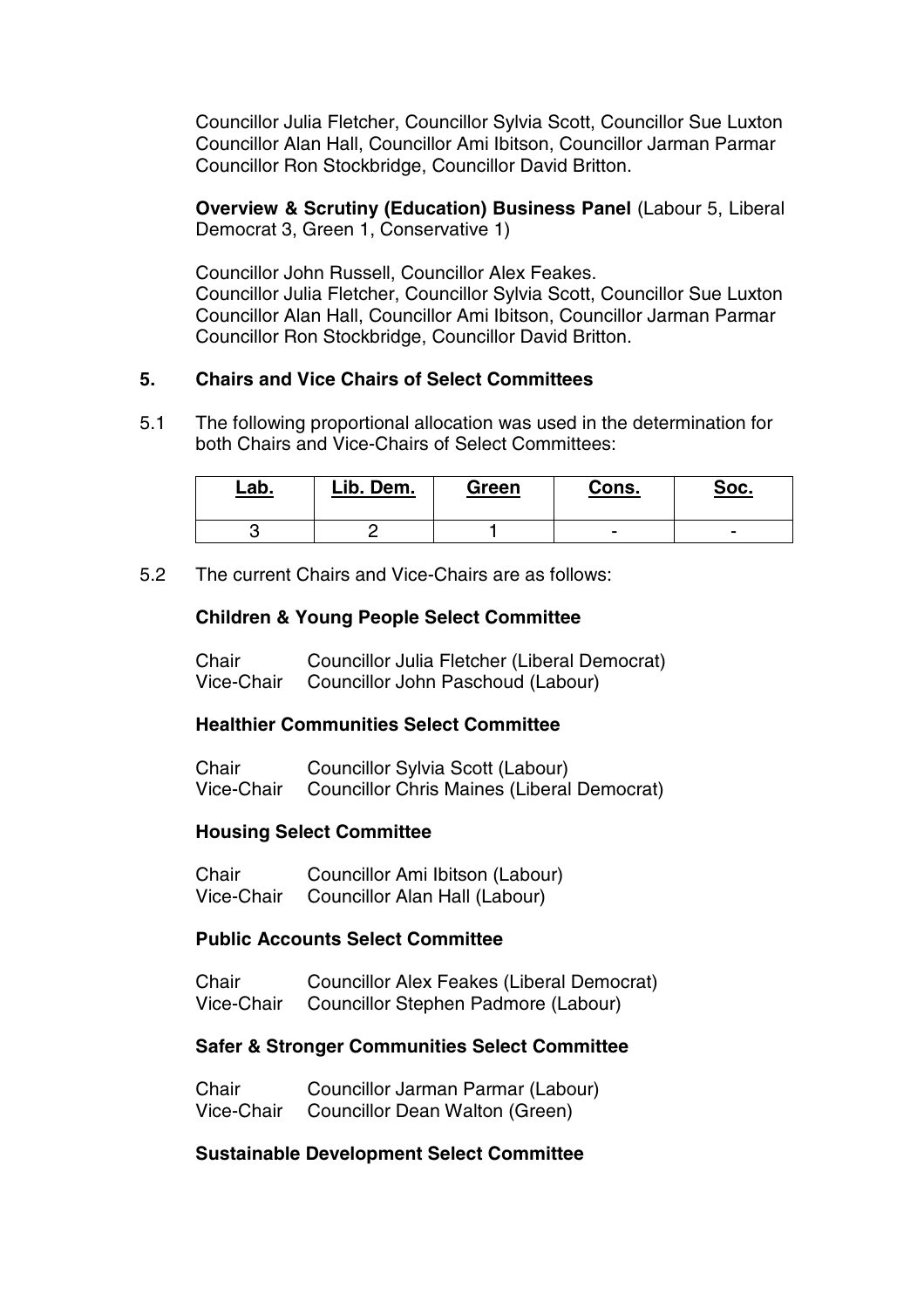Chair Councillor Sue Luxton (Green) Vice-Chair Councillor Brian Robson (Liberal Democrat)

## **6. Terms of reference of Scrutiny Committees**

6.1 The terms of reference for Scrutiny Committees are as follows

Housing Select Committee (time-limited)

To fulfil all overview and scrutiny functions in relation to the discharge by the authority of its housing functions. This shall include the power to:-

- review and scrutinise decisions made or other action taken in connection with the discharge of the Council of its housing function
- make reports or recommendations to the authority and/or Mayor and Cabinet with respect to the discharge of these functions
- make recommendations to the authority and/or Mayor and Cabinet proposals for housing policy
- review initiatives put in place by the Council with a view to achieving the Decent Homes standard, making recommendations and/or report thereon to the Council and/or Mayor and Cabinet
- establish links with housing providers in the borough which are concerned with the provision of social housing

### Public Accounts Select Committee

- To make reports and recommendations to the Council or the Executive which promote the better custodianship of the Council's finances and to make recommendations for best financial practice across the authority.
- To investigate the possibilities for improving the Council's financial management practice and to make reports and recommendations to Executive or Council as appropriate.
- To encourage the highest standards of financial custodianship where necessary overseeing training activity for all members in this area.
- To consult on and to comment on and make recommendations to the Executive in respect of the actual and proposed contents of the Council's budget and without limiting the general remit of the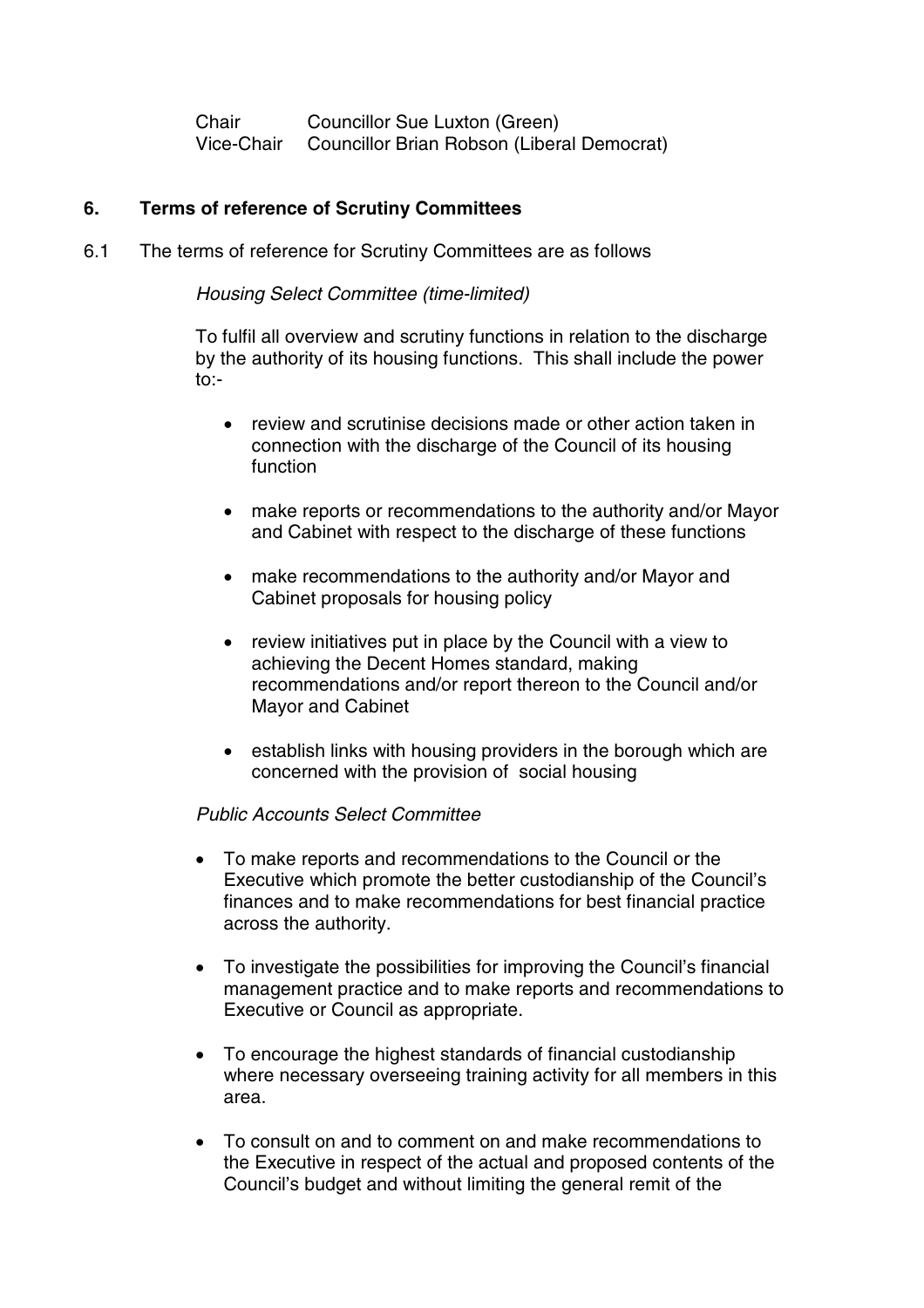committee, to hold the Executive to account for its performance in respect of all budgetary matters.

- To receive reports as appropriate from the Audit Panel in respect of their overview of contract procedure rules and financial regulations
- To make recommendations and reports for consideration by the Executive or Council to improve procurement practice.
- To scrutinize the effectiveness of the Audit Panel

## Healthier Communities Select Committee

- (a) To fulfil all of the Overview and Scrutiny functions in relation to the provision of service by and performance of health bodies providing services for local people. These functions shall include all powers given to the Council's Overview and Scrutiny Committee by the Health and Social Care Act 2001, NHS Act 2006, Local Government and Public Involvement in Health Act 2007 and regulations made under that legislation, and any other legislation in force from time to time.
- (b) To require the attendance of representatives of health bodies at meetings of the select committee to address it, answer questions and listen to the comments of local people on matters of local concern.
- (c) To fulfil all of the Council's Overview and Scrutiny functions in relation to social services provided for those 19 years old or older including but not limited to services provided under the Local Authority Social Services Act 1970, National Assistance Act 1948, Mental Health Act 1983, NHS and Community Care Act 1990, Health Act 1999, Health and Social Care Act 2001, NHS Act 2006 and any other relevant legislation in place from time to time.
- (d) To fulfil all of the Council's Overview and Scrutiny functions in relation to the lifelong learning of those 19 years or over (excluding schools and school related services).
- (e) To receive referrals from the Patient Involvement Network and consider whether to make any report/recommendation in relation to such referral (unless the referral relates solely to health services for those aged under 19 years of age, in which case the referral from the Patient Involvement Network should be referred to the Children and Young People Select Committee
- (f) Without limiting the remit of this Select Committee, its terms of reference shall include Overview and Scrutiny functions in relation to:-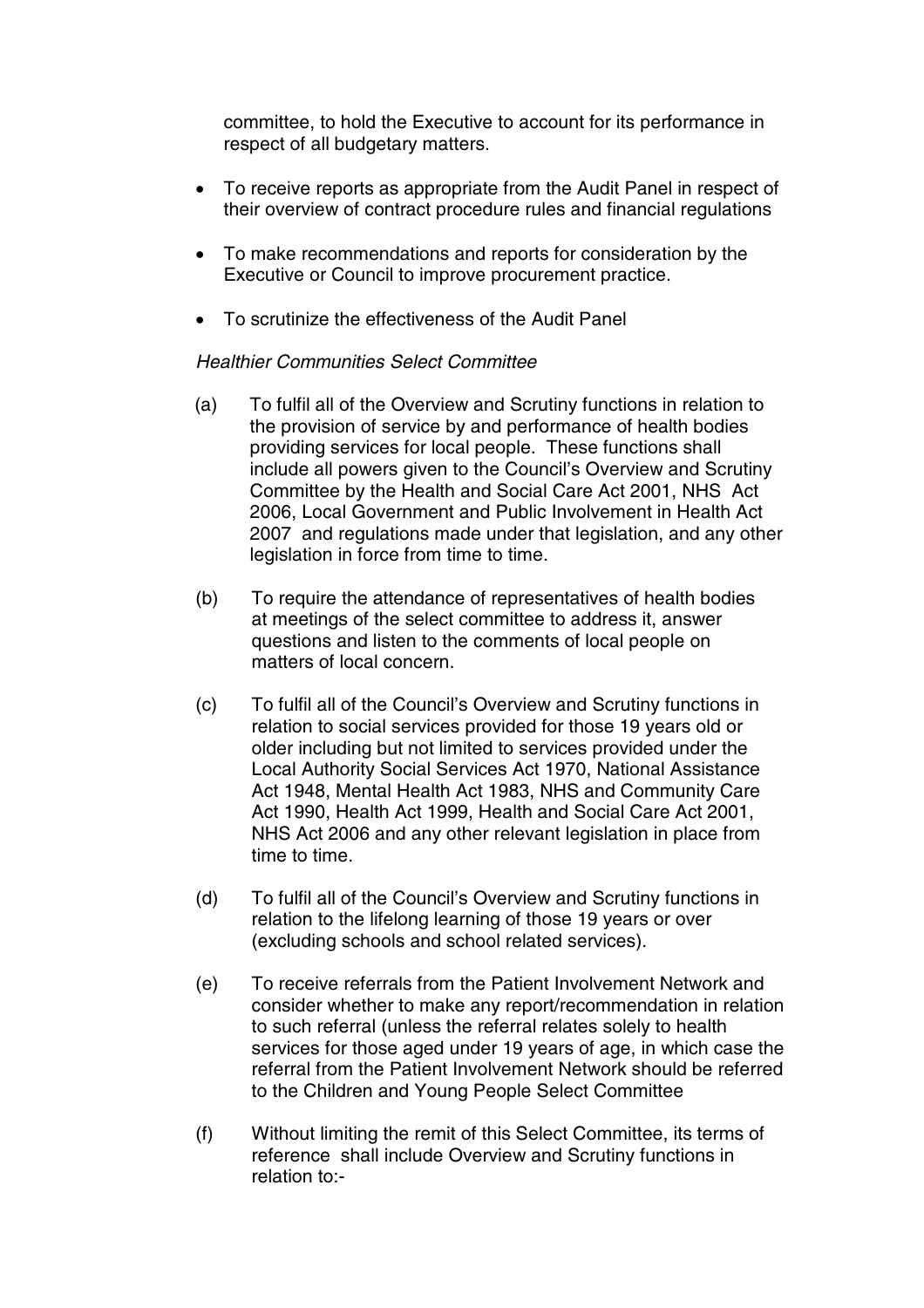- people with learning difficulties
- people with physical disabilities
- mental health services
- the provision of health services by those other than the **Council**
- provision for elderly people
- the use of S31 Health Act 1999 and Section 75 NHS Act 2006 flexibilities to provide services in partnership with health organisations
- lifelong learning of those aged 19 years or more (excluding schools and school related services)
- Community Education Lewisham
- **Libraries**
- other matters relating to Health and Adult Care and Lifelong Learning for those aged 19 years or over
- (g) Without limiting the remit of the Select Committee, to hold the Executive to account for its performance in relation to the delivery of Council objectives in the provision of adult services and health and lifelong learning.
- **NB** In the event of there being overlap between the terms of reference of this select committee and those of the Children and Young People Select Committee, the Business Panel shall determine the Select Committee which shall deal with the matter in question.

## Children & Young People Select Committee

- (a) To fulfil all Overview and Scrutiny functions as they relate to the social care of children and young people up to the age of 19 years including but not limited to the following activities:-
	- (i) the social services functions of the Council under the Local Authority Social Services Act 1970, and all functions of the Council under the National Assistance Act 1948, the Mental Health Act 1983, Children Act 1989, the NHS and Community Care Act 1990, and all other relevant legislation in force from time to time
	- (ii) to invite representatives of other service providers to children and young people in the area to give account of their performance and to answer questions.
- (b) To fulfil the Council's overview and scrutiny functions in relation to the implementation of the Children Act 2004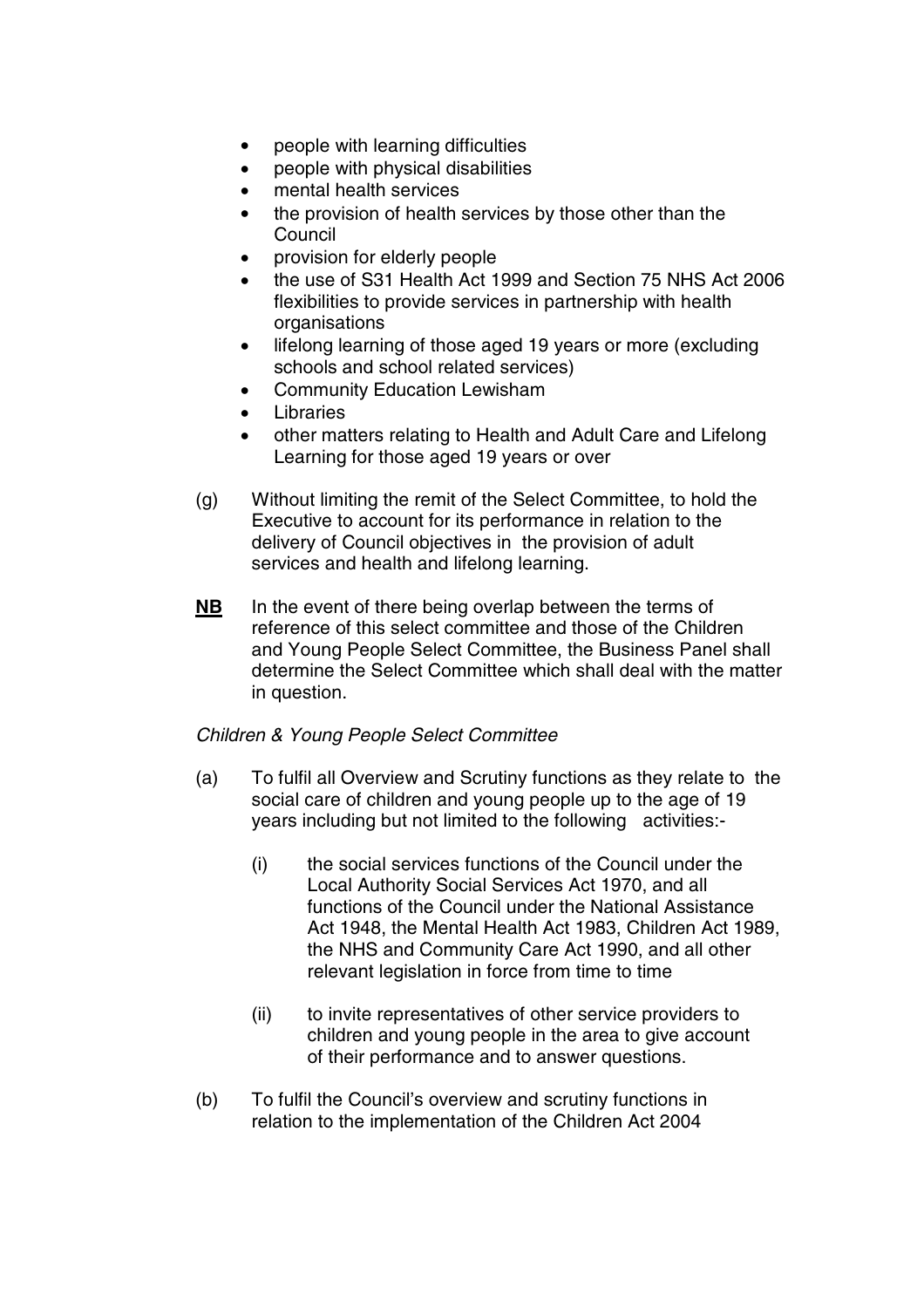- (c) In so far as they relate to the provision of services for those under the age of 19 years, the exercise of all of the Council's powers under the Education Acts, School Standards and Framework Act 1998, Education Act 2002 and 2005, Education and Inspections Act 2006 and all other relevant Acts from time to time in force. Without limiting the generality of this, this shall include in particular schools and school related services.
- (d) The exercise of the powers of the Council is so far as they relate to people under 19 years of age in the provision of opportunities for education, training and learning outside the school environment including pre-school services.
- (e) In so far as they relate to children and young people under 19 years of age to make comments and recommendations to the Executive on the contents and proposed contents of the plans making up the Council's policy framework.
- (f) Without limiting the remit of the Select Committee, its terms of reference include the following matters:
	- Child Protection covering provision for vulnerable children including children in need and children looked after, placements, foster care and adoption
	- Early Years provision
	- Special Needs provision
	- Schools and related services
	- Youth Service, including Connexions
	- Youth offending and challenging behaviour
	- Transitional services for those leaving care
	- Other matters relating to children and young people
- (g) To receive and consider referrals from the Patient Involvement Network in so far as they relate solely to people under 19 years of age. Otherwise such referrals will be made to the Healthier Communities Select Committee>
- (h) Without limiting the remit of the Select Committee to hold the Executive to account for its performance in relation to the delivery of Council objectives in the provision of services to children and young people.

**NB** In the event of there being overlap between the terms of reference of this select committee and those of the Healthier Communities Select Committee, the Business Panel shall determine the Select Committee which shall deal with the matter in question.

## Safer Stronger Communities Select Committee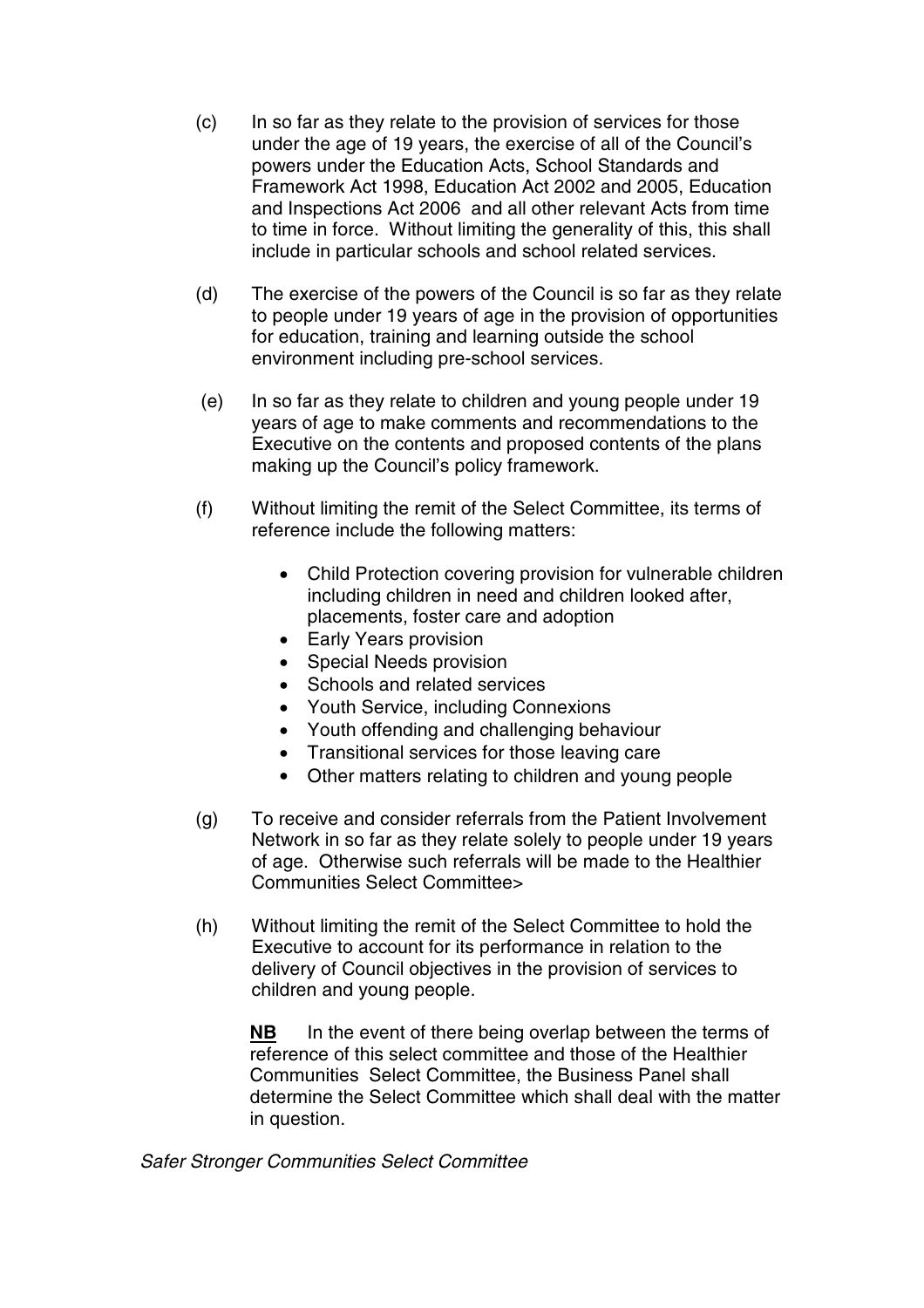(a) To fulfil all overview and scrutiny functions in relation to the discharge by responsible authorities of their crime and disorder function contained in the Police & Justice Act 2006, as amended from time to time, and all other relevant legislation. This shall include the power:

(i) to review or scrutinise decisions made, or other action taken, in connection with the discharge by responsible authorities of their crime and disorder function,

(ii) to make reports or recommendations to the local authority or the executive with respect to the discharge of those functions; and

(iii) to make reports and/or recommendations to the local authority with respect to any matter which is a local crime and disorder matter in relation to a member of the authority. A local crime and disorder matter in relation to a member means a matter concerning crime and disorder (including in particular forms of crime and disorder involving anti social behaviour or other behaviour adversely affecting the environment), or the misuse of drugs, alcohol and other substances, which affect all or part of the electoral area for which the member is elected and any person who lives or works there.

- (b) make proposals to the Executive to promote equality of opportunity within the borough, including issues of discrimination based on race, ethnic origin, gender, disability, sexuality, age and/or class;
- (c) to recommend to the Executive, the Council or an appropriate committee proposals for policy development in relation to equalities issues;
- (d) to analyse policy options as necessary to inform the proposals to be made to the Executive or other appropriate committee;
- (e) to advise the Executive or other committee on all matters relating to equality of opportunity both in terms of policy, service provision, employment and/or access to public services;
- (f) to enhance and develop existing and innovative consultative and/or advisory work for equality of opportunity and to consider issues of inequality and discrimination across the borough;
- (g) to consider and recommend to the Executive, ways in which participation by disadvantaged and under-represented sections of the community might be more effectively involved in the democratic processes of local government;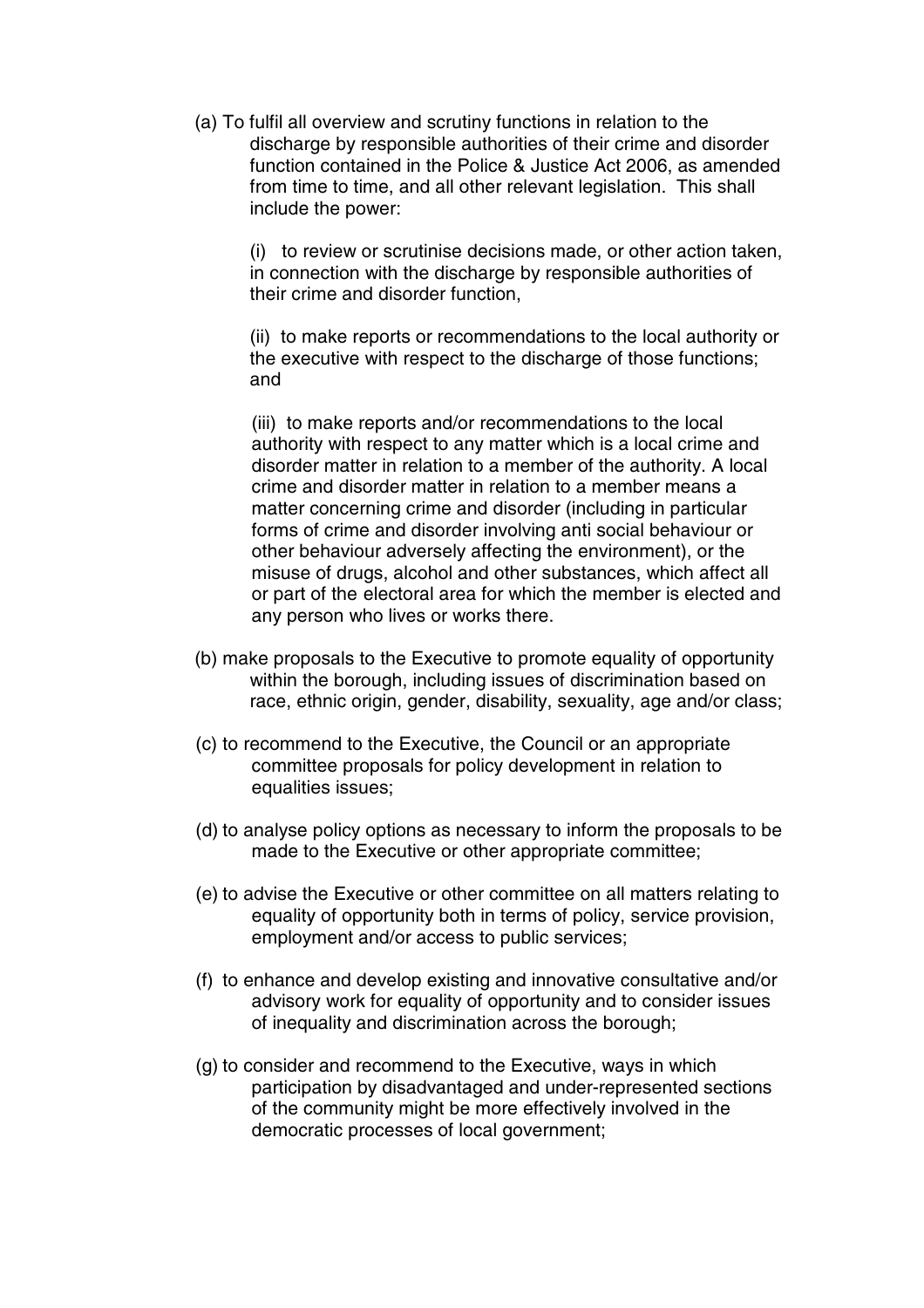- (h) to pilot methods of consultation and involvement and to report back to the Executive or appropriate committee on their effectiveness with recommendation if appropriate;
- (i) to establish links with and liaise with external organisations in the borough which are concerned with the promotion of equality of opportunity.

### Sustainable Development Select Committee

- (a) To exercise all the functions and roles of the overview and scrutiny committee in relation to the following matters:
	- to examine issues relating to the protection of the environment including 'green' issues such as the conservation of natural resources, energy efficiency and conservation and/or the reduction of all types of pollution and make recommendations to the Mayor and Cabinet as appropriate;
	- to comment and consult on and make recommendations to the Mayor and Cabinet in relation to the following:
		- i. sustainable development, economic development, business support, employment and training;
		- ii. the formulation of the Council's planning policies, (including the preparation of the Council's Local Development Framework and other local plans for the use and development of land, but excluding planning control and building control functions;
		- iii. highways, parking, traffic and transport, urban regeneration and housing;
		- iv. public health and the environment including waste disposal, environmental health, street and market trading (but not the granting of licences and related matters);
		- v. public protection, refuse collection and disposal, street cleaning, consumer protection, cemeteries and crematoria;

generally to examine the performance of the Mayor and Cabinet in relation to these matters.

(b) to make proposals to the Executive to promote equality of opportunity within the borough, including issues of discrimination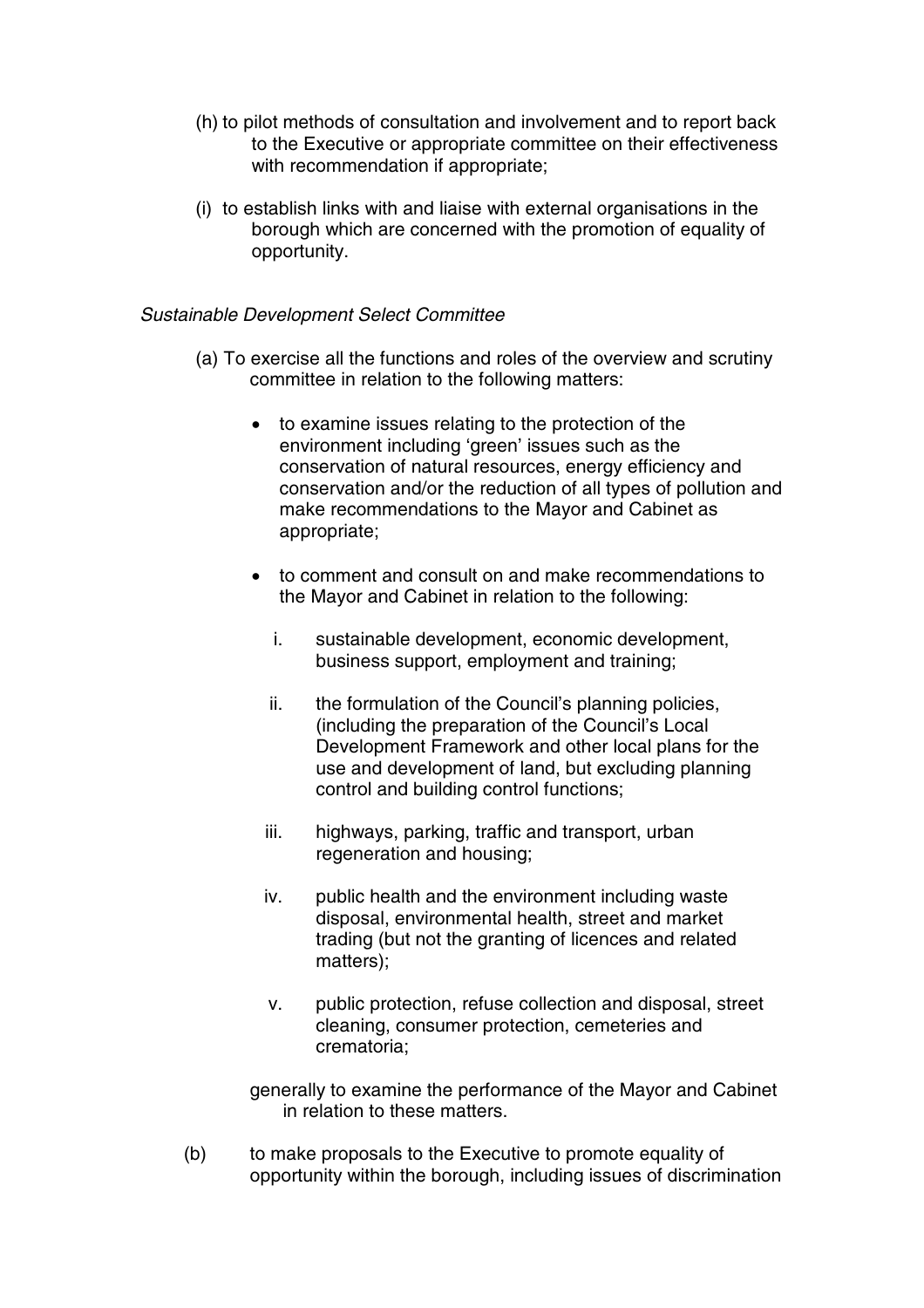based on race, ethnic origin, gender, disability, sexuality, age and/or class;

- (c) to recommend to the Executive, the Council or an appropriate committee proposals for policy development in relation to equalities issues;
- (d) to analyse policy options as necessary to inform the proposals to be made to the Executive or other appropriate committee;
- (e) to advise the Executive or other committee on all matters relating to equality of opportunity both in terms of policy, service provision, employment and/or access to public services;
- (f) to enhance and develop existing and innovative consultative and/or advisory work for equality of opportunity and to consider issues of inequality and discrimination across the borough;
- (g) to consider and recommend to the Executive, ways in which participation by disadvantaged and under-represented sections of the community might be more effectively involved in the democratic processes of local government;
- (h) to pilot methods of consultation and involvement and to report back to the Executive or appropriate committee on their effectiveness with recommendation if appropriate;
- (i) to establish links with and liaise with external organisations in the borough which are concerned with the promotion of equality of opportunity.

## **Business panel – specific terms of reference**

The overview and scrutiny business panel will have the following terms of reference:

- (a) the co-ordination and approval of the work programme of each overview and scrutiny select committee (subject always to the right of a member of an overview and scrutiny committee or select committee to place an item on the agenda) to secure the most effective use of committee time and Council resources and to prevent overlaps;
- (b) where a particular issue would fall within the remit of more than one overview and scrutiny select committee, to decide on the allocation of the issue for consideration;
- (c) the exercise of all powers in relation to call in on behalf of the overview and scrutiny committee (except those which are within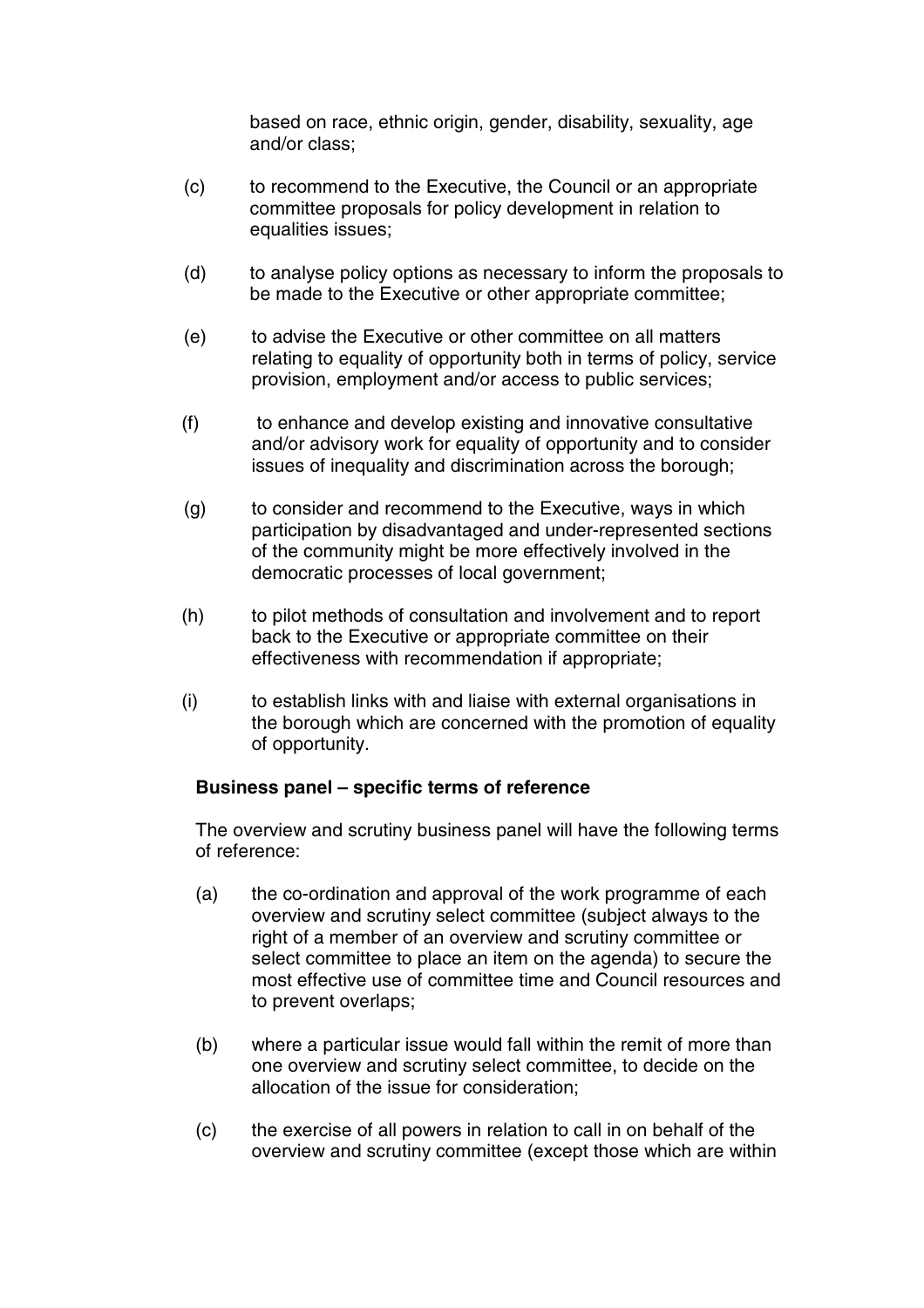the terms of reference of the Education Business Panel) including :-

- i) within seven working days of notice of decisions being given, to refer an executive decision made but not yet implemented back to the decision maker for reconsideration in accordance with conflict resolution procedures to be adopted by the Council;
- ii) within seven working days of notice of decision being given, to refer an executive decision made but not implemented to the Council for a decision as to whether to refer it to the decision maker for reconsideration if (on the advice of the monitoring officer or the chief finance officer) the Business Panel is of the view that the decision is contrary to the policy framework, or contrary to or not wholly in accordance with the budget;
- (d) consideration of whether it is reasonable to take an executive decision which is urgent notwithstanding that it is contrary to the policy framework, or contrary to or not wholly in accordance with the budget, will be for the chair of this committee to decide, or in their absence for the Chair of the Council. The Panel will consider a report about such urgent decisions at least once per quarter and refer that report to full Council;
- (e) to make comments and recommendations to the Executive on the contents and proposed contents of the following elements of the policy framework:
	- sustainable community strategy
	- crime and disorder reduction strategy
	- food law enforcement plan
	- housing strategy
	- transport local implementation plan
	- vouth justice plan:
- (f) without limiting the general remit of the business panel, to hold the Executive to account for performance in the delivery of each of those strategies and plans listed above;
- (g) alternatively, the overview and scrutiny Business Panel may allocate the consultative and developmental role in relation to any of the plans listed above, and the scrutiny of performance against them, to any other overview and scrutiny select committee. If so requested, that select committee will fulfil those roles;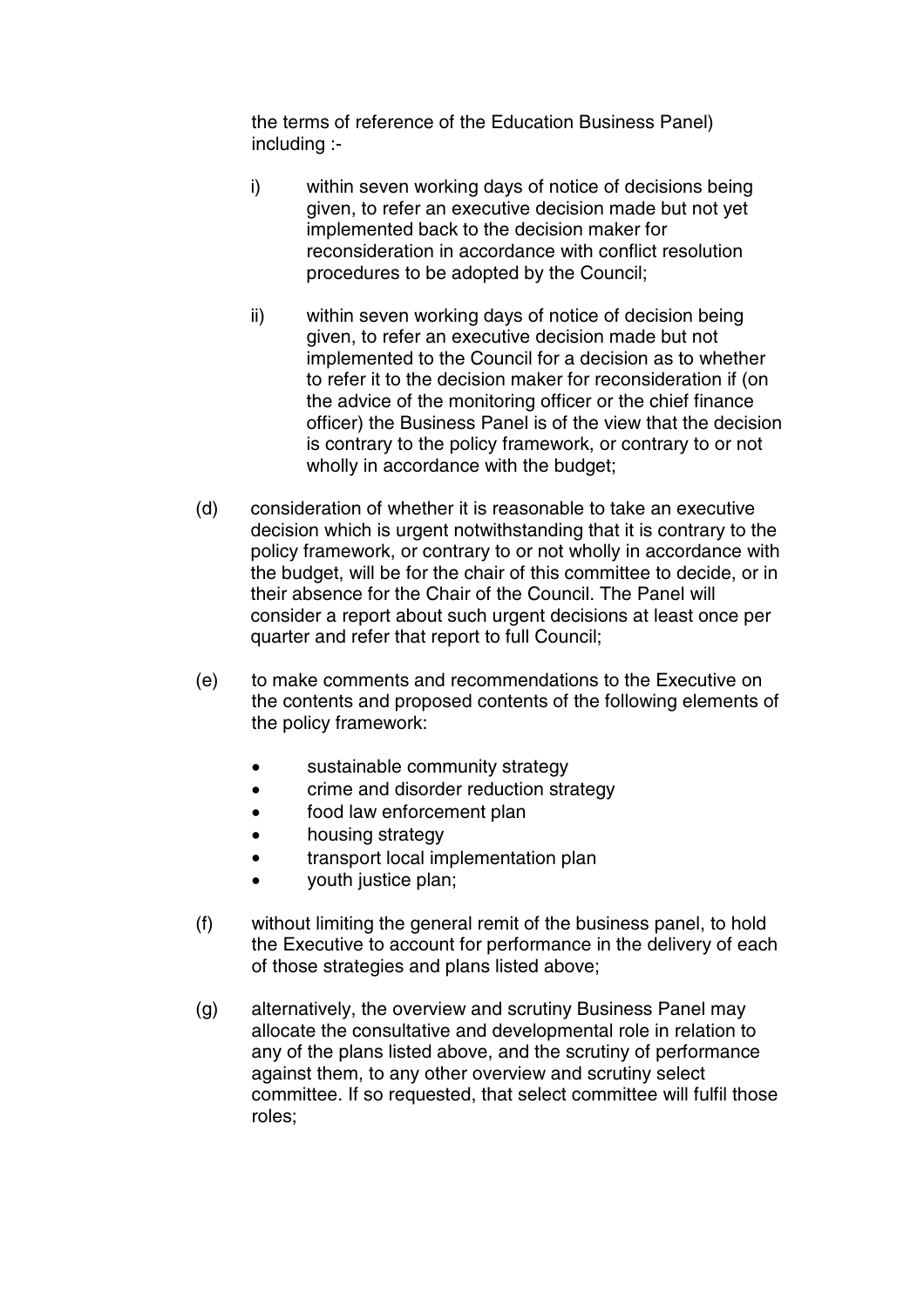- (h) to consider any referral under the Councillor Call for Action by a ward member which relates to the remit of more than one select committee
- (i) on behalf of the overview and scrutiny committee, to be responsible for overview and scrutiny functions in relation to all activities of the Council where that overview and scrutiny function has not been delegated elsewhere;
- (j) to recommend to full Council any changes which it thinks necessary to the number, terms of reference, composition or membership of the overview and scrutiny committees. Such changes are permitted by the Constitution. Consultation may be necessary if the changes are significant.

## **Education Business Panel – specific terms of reference**

The terms of reference of the Education Business Panel shall be limited to the exercise of call-in powers in relation to any matter relating wholly or partly to the education functions which are the responsibility of the Executive. For the avoidance of doubt, all other overview and scrutiny functions in relation to education functions shall be the responsibility of the Children & Young People Select Committee.

## **7. Financial Implications**

7.1 A structure containing six select committees can be serviced from existing budgetary provision. Any increase in the size of the structure or major increase in the number of meetings of the existing bodies would require additional resources.

## 8. **Legal Implications**

- 8.1 The Local Government Act 2000 requires that Councils ensure that their executive arrangements include provision for their overview and scrutiny committee to have the power to review and scrutinise decisions made, and to make reports and recommendations on Council functions and to make reports and recommendations on matters affecting the authority's area.
- 8.2 The legal position in relation to the overview and scrutiny of health and crime and disorder matters is set out in the body of the report.
- 8.3 By law the overview and scrutiny committee must also have the power to recommend that an executive decision made but not yet implemented be reconsidered by the decision maker. This is given effect through the Council's call-in procedures.
- 8.4 The proposed changes in relation to petitions and overview and scrutiny appear elsewhere on this agenda.